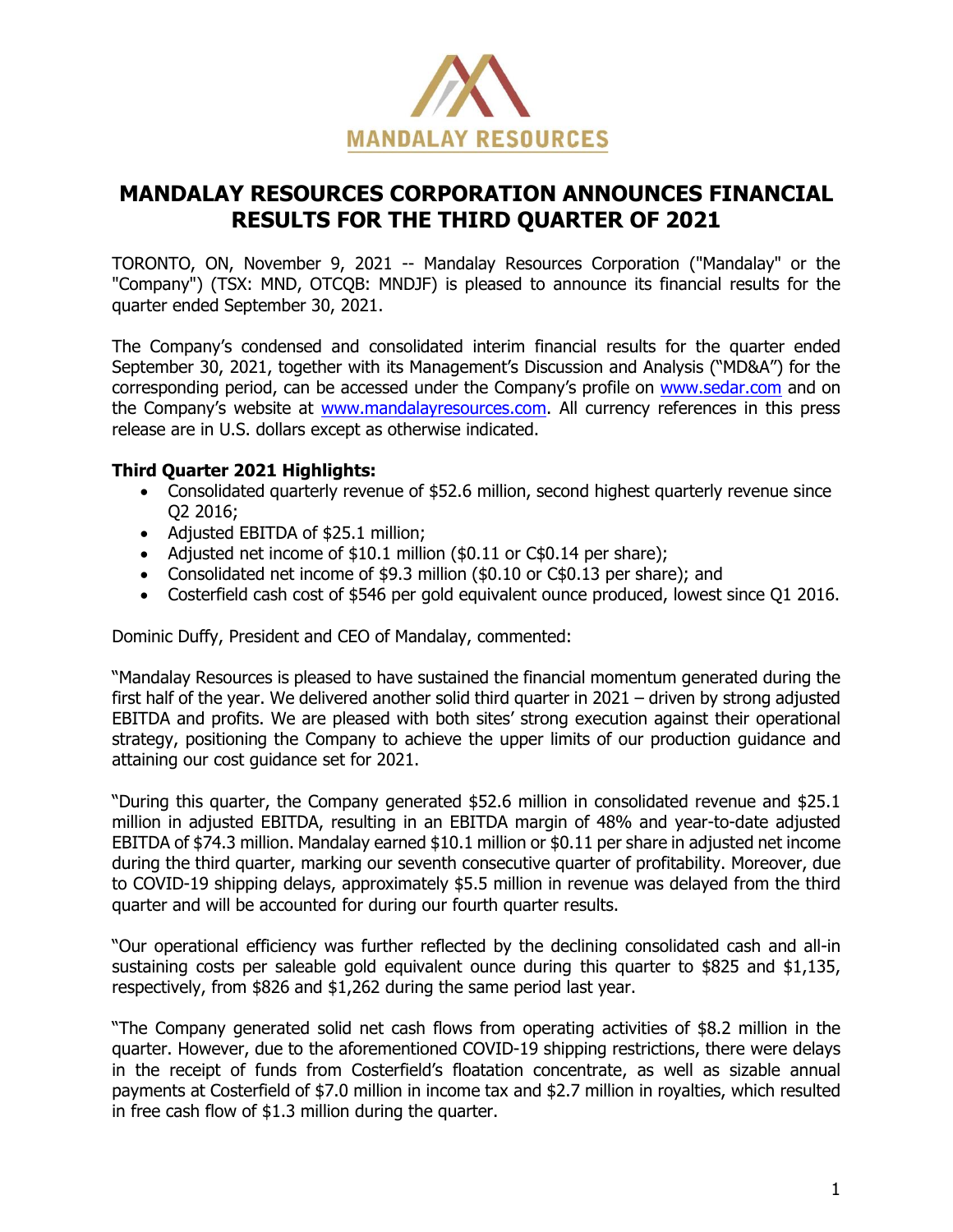"Also during the third quarter, the Company paid \$5.0 million for reclamation costs at Lupin. Reclamation at Lupin will be ongoing and scheduled to be completed by the end of 2022. We are anticipating a release of \$3.5 million during the fourth quarter through the progressive security reduction as part-compensation for work finalized over this year.

"Finally, the Company made another quarterly repayment of \$3.8 million towards our Syndicated Facility, leaving \$47.7 million owing. With quarter end closing cash of \$29.8 million, our strong balance sheet gives the Company a significant amount of flexibility to explore exciting near-term growth opportunities and we anticipate significant growth in the cash position at year end 2021.

"With an approximate 30% increase in gold equivalent produced at Costerfield during Q3 2021 as compared to the same period last year, the site's per gold equivalent ounce metrics improved significantly to a cash and all-in sustaining costs of \$546 and \$837 respectively, from \$657 and \$1,088. This improved production also resulted in Costerfield generating \$27.0 million in revenue and \$18.5 million in adjusted EBITDA during Q3 2021.

"Björkdal generated stable production and sales resulting in \$20.5 million and \$6.8 million of revenue and adjusted EBITDA, respectively, during the third quarter of 2021. The underground mined tonnage ramp up continued as we mined approximately 796,000 tonnes during the first nine months of 2021, an approximate 5% increase as compared to the same period last year.

"Grade performance at Björkdal during this quarter was lower than previous quarters mainly due to excessive dilution in key stopes. Dilution control measures have been on going and we saw positive results in September. We anticipate further grade improvements for the rest of 2021 and beyond as dilution control measures continue to be implemented. September results displayed strong improvement as feed grade into the processing plant averaged 1.5 g/t gold – our highest monthly grade this year. However, lower than average grade for the full quarter, coupled with negative exchange rate movements, resulted in higher cash and all-in sustaining costs of \$1,186 and \$1,440, respectively, for the quarter.

Mr. Duffy concluded, "For the remainder of 2021, we are expecting to see our cash position grow significantly with the normalization in our payment obligations. We are pleased with the steps taken to strengthen our balance sheet, which will further improve with the upcoming sale of Cerro Bayo in the fourth quarter, and adding financial flexibility and look to continue with the Company's growth through the final quarter of 2021 and into 2022."

# **Third Quarter 2021 Financial Summary**

The following table summarizes the Company's financial results for the three months and nine months ended September 30, 2021, and 2020: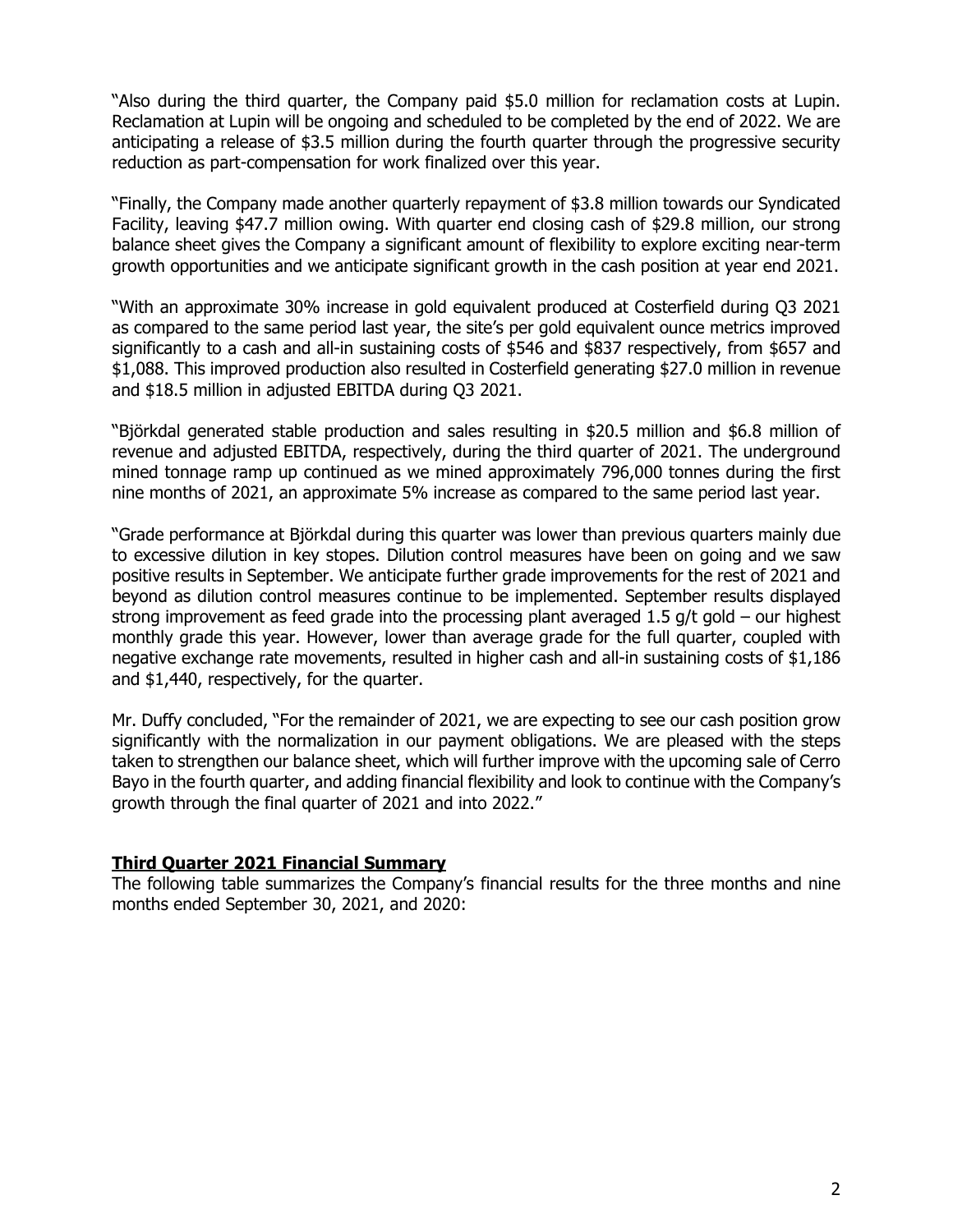|                                                        | Three months<br>ended<br>September 30,<br>2021 | Three months<br>ended<br>September 30,<br>2020 | Nine months<br>ended<br><b>September</b><br>30,<br>2021 | <b>Nine months</b><br>ended<br><b>September</b><br>30,<br>2020 |
|--------------------------------------------------------|------------------------------------------------|------------------------------------------------|---------------------------------------------------------|----------------------------------------------------------------|
|                                                        | \$'000                                         | \$'000                                         | \$'000                                                  | \$'000                                                         |
| Revenue                                                | 52,567                                         | 49,753                                         | 156,492                                                 | 133,654                                                        |
| Cost of sales                                          | 25,695                                         | 21,418                                         | 78,244                                                  | 59,984                                                         |
| Adjusted EBITDA <sup>(1)</sup>                         | 25,115                                         | 26,727                                         | 74,312                                                  | 68,901                                                         |
| Income from mine ops before<br>depreciation, depletion | 26,872                                         | 28,335                                         | 78,248                                                  | 73,670                                                         |
| Adjusted net income (1)                                | 10,090                                         | 9,823                                          | 27,211                                                  | 22,640                                                         |
| Consolidated net income (loss)                         | 9,255                                          | 635                                            | 39,545                                                  | (5, 413)                                                       |
| Capital expenditure                                    | 12,449                                         | 12,083                                         | 38,053                                                  | 32,684                                                         |
| Total assets                                           | 301,269                                        | 283,379                                        | 301,269                                                 | 283,379                                                        |
| <b>Total liabilities</b>                               | 136,561                                        | 173,281                                        | 136,561                                                 | 173,281                                                        |
| Adjusted net income per share (1)                      | 0.11                                           | 0.11                                           | 0.30                                                    | 0.25                                                           |
| Consolidated net income (loss) per share               | 0.10                                           | 0.01                                           | 0.43                                                    | (0.06)                                                         |

1. Adjusted EBITDA, adjusted net income (loss) and adjusted net income (loss) per share are non-IFRS measures, defined at the end of this press release "Non-IFRS Measures".

In the third quarter of 2021, Mandalay generated consolidated revenue of \$52.6 million, 6% higher than in the third quarter of 2020. This increase is attributable to Mandalay selling 3,508 more gold equivalent ounces combined in the third quarter of 2021 compared to the third quarter of 2020. The Company's realized gold price in the third quarter of 2021 decreased by 4% compared to the third quarter of 2020, and the realized price of antimony increased by 84%.

Consolidated cash cost per ounce of \$825 was slightly lower in the third quarter of 2021 compared to \$826 in the third quarter of 2020. Cost of sales during the third quarter of 2021 versus the third quarter of 2020 were \$0.7 million lower at Costerfield and \$1.5 million higher at Björkdal. Consolidated general and administrative costs were \$0.2 million lower as compared to the prior year quarter.

Mandalay generated adjusted EBITDA of \$25.1 million in the third quarter of 2021, 6% lower compared to the Company's adjusted EBITDA of \$26.7 million in the year ago quarter. Adjusted net income was \$10.1 million in the third quarter of 2021, which excludes the \$0.6 million fair value loss related to the gold hedges associated with the Syndicated Facility and \$0.2 million fair value loss related to mark to market adjustment, compared to an adjusted net income of \$9.8 million in the third quarter of 2020. Consolidated net income was \$9.3 million for the third quarter of 2021, versus \$0.6 million in the third quarter of 2020. Mandalay ended the third quarter of 2021 with \$29.8 million in cash and cash equivalents.

#### **Third Quarter 2021 Operational Summary**

The table below summarizes the Company's operations, capital expenditures and operational unit costs for the three months and nine months ended September 30, 2021 and 2020: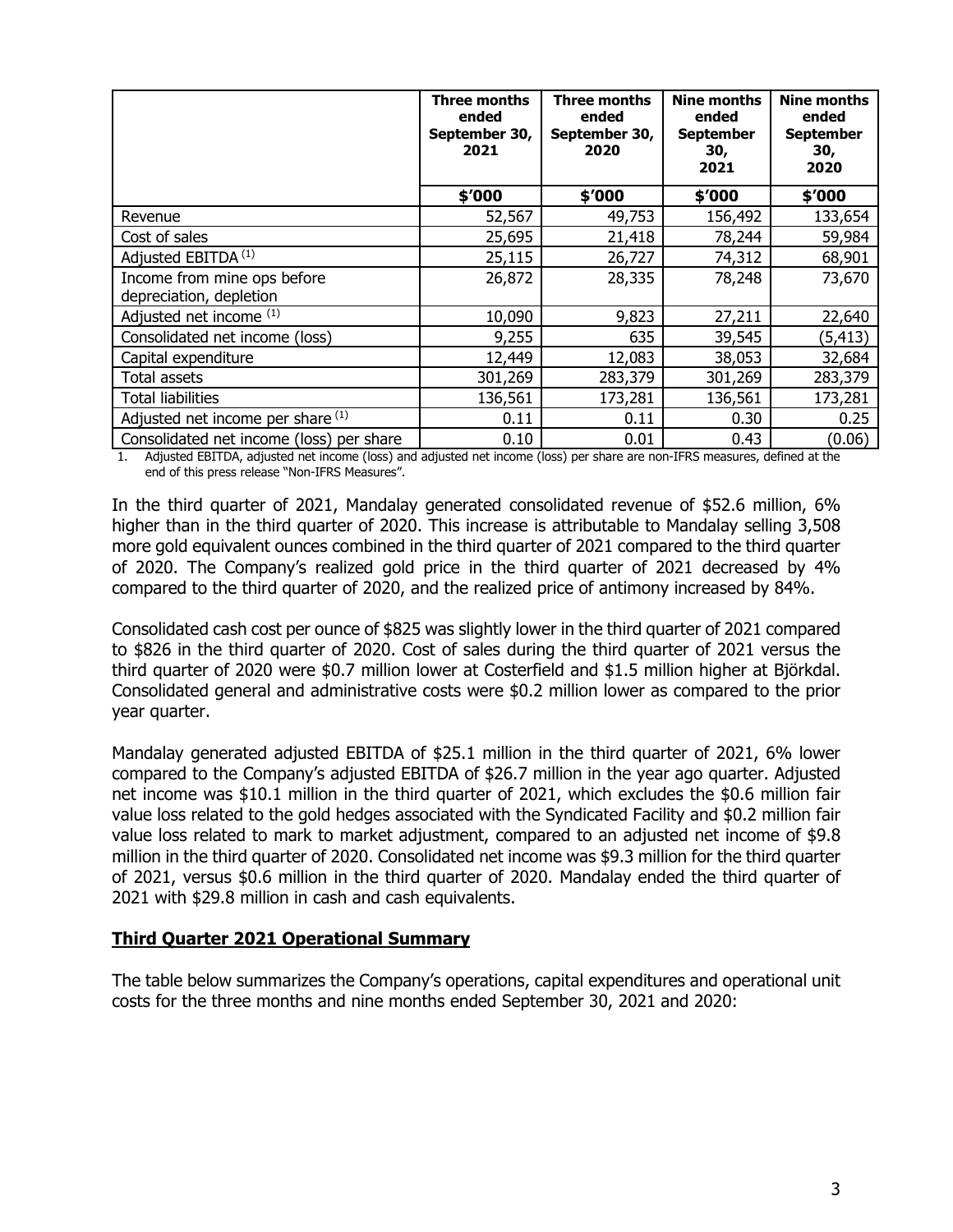|                                                                | <b>Three</b><br>months<br>ended<br><b>September</b><br>30, 2021 | <b>Three</b><br>months<br>ended<br><b>September</b><br>30, 2020 | <b>Nine</b><br>months<br>ended<br><b>September</b><br>30, 2021 | <b>Nine</b><br>months<br>ended<br><b>September</b><br>30, 2020 |
|----------------------------------------------------------------|-----------------------------------------------------------------|-----------------------------------------------------------------|----------------------------------------------------------------|----------------------------------------------------------------|
|                                                                | \$'000                                                          | \$'000                                                          | \$'000                                                         | \$'000                                                         |
| <b>Costerfield</b>                                             |                                                                 |                                                                 |                                                                |                                                                |
| Gold produced (oz)                                             | 13,315                                                          | 11,749                                                          | 34,356                                                         | 32,722                                                         |
| Antimony produced (t)                                          | 860                                                             | 991                                                             | 2,550                                                          | 3,045                                                          |
| Gold equivalent produced (oz)                                  | 18,946                                                          | 14,620                                                          | 49,222                                                         | 43,049                                                         |
| Cash cost $^{(1)}$ per oz gold eq. produced (\$)               | 546                                                             | 657                                                             | 608                                                            | 622                                                            |
| All-in sustaining cost (1) per oz gold eq.                     | 837                                                             | 1,088                                                           | 920                                                            | 987                                                            |
| produced $(*)$                                                 | 2,925                                                           | 3,956                                                           | 9,011                                                          | 10,632                                                         |
| Capital development                                            |                                                                 |                                                                 |                                                                |                                                                |
| Property, plant and equipment purchases                        | 1,648                                                           | 1,568                                                           | 3,578                                                          | 3,065                                                          |
| Capitalized exploration                                        | 1,536                                                           | 1,241                                                           | 4,343                                                          | 3,308                                                          |
| <b>Björkdal</b>                                                |                                                                 |                                                                 |                                                                |                                                                |
| Gold produced (oz)                                             | 11,250                                                          | 11,044                                                          | 34,046                                                         | 33,044                                                         |
| Cash cost $(1)$ per oz gold produced $(\$)$                    | 1,186                                                           | 1,051                                                           | 1,235                                                          | 1,061                                                          |
| All-in sustaining cost $(1)$ per oz gold produced (\$)         | 1,440                                                           | 1,337                                                           | 1,578                                                          | 1,368                                                          |
| Capital development                                            | 2,092                                                           | 2,525                                                           | 7,212                                                          | 7,004                                                          |
| Property, plant and equipment purchases                        | 3,461                                                           | 2,414                                                           | 11,583                                                         | 7,193                                                          |
| Capitalized exploration                                        | 566                                                             | 359                                                             | 1,624                                                          | 1,343                                                          |
|                                                                |                                                                 |                                                                 |                                                                |                                                                |
| <b>Cerro Bayo</b>                                              |                                                                 |                                                                 |                                                                |                                                                |
| Gold produced (oz)                                             | 1,763                                                           |                                                                 | 4,294                                                          |                                                                |
| Silver produced (oz)                                           | 85,279                                                          | $\overline{\phantom{0}}$                                        | 216,040                                                        |                                                                |
| Gold equivalent produced (oz)                                  | 2,925                                                           | -                                                               | 7,372                                                          |                                                                |
| Cash cost $^{(1)}$ per oz gold eq. produced (\$)               | 1,243                                                           | $\overline{\phantom{0}}$                                        | 1,136                                                          |                                                                |
| All-in sustaining cost $(1)$ per oz gold eq.<br>produced $(*)$ | 1,303                                                           |                                                                 | 1,165                                                          |                                                                |
| <b>Consolidated</b>                                            |                                                                 |                                                                 |                                                                |                                                                |
| Gold equivalent produced (oz)                                  | 33,121                                                          | 25,664                                                          | 90,640                                                         | 76,093                                                         |
| Cash cost <sup>(1)</sup> per oz gold eq. produced $(\$)$       | 825                                                             | 826                                                             | 886                                                            | 812                                                            |
| All-in sustaining cost (1) per oz gold eq.<br>produced $(*)$   | 1,135                                                           | 1,262                                                           | 1,230                                                          | 1,219                                                          |
| Capital development                                            | 5,017                                                           | 6,481                                                           | 16,223                                                         | 17,636                                                         |
| Property, plant and equipment purchases                        | 5,109                                                           | 3,982                                                           | 15,161                                                         | 10,258                                                         |
| Capitalized exploration (2)                                    | 2,323                                                           | 1,620                                                           | 6,669                                                          | 4,790                                                          |

1. The Company has restated consolidated All-in sustaining costs to exclude care and maintenance expenses in the comparative periods. Cash cost and all-in sustaining cost are non-IFRS measures. See "Non-IFRS Measures" at the end of this press release.

2. Includes capitalized exploration relating to other non-core assets.

## Costerfield gold-antimony mine, Victoria, Australia

Costerfield produced 13,315 ounces of gold and 860 tonnes of antimony for 18,946 gold equivalent ounces in the third quarter of 2021. Cash and all-in sustaining costs at Costerfield of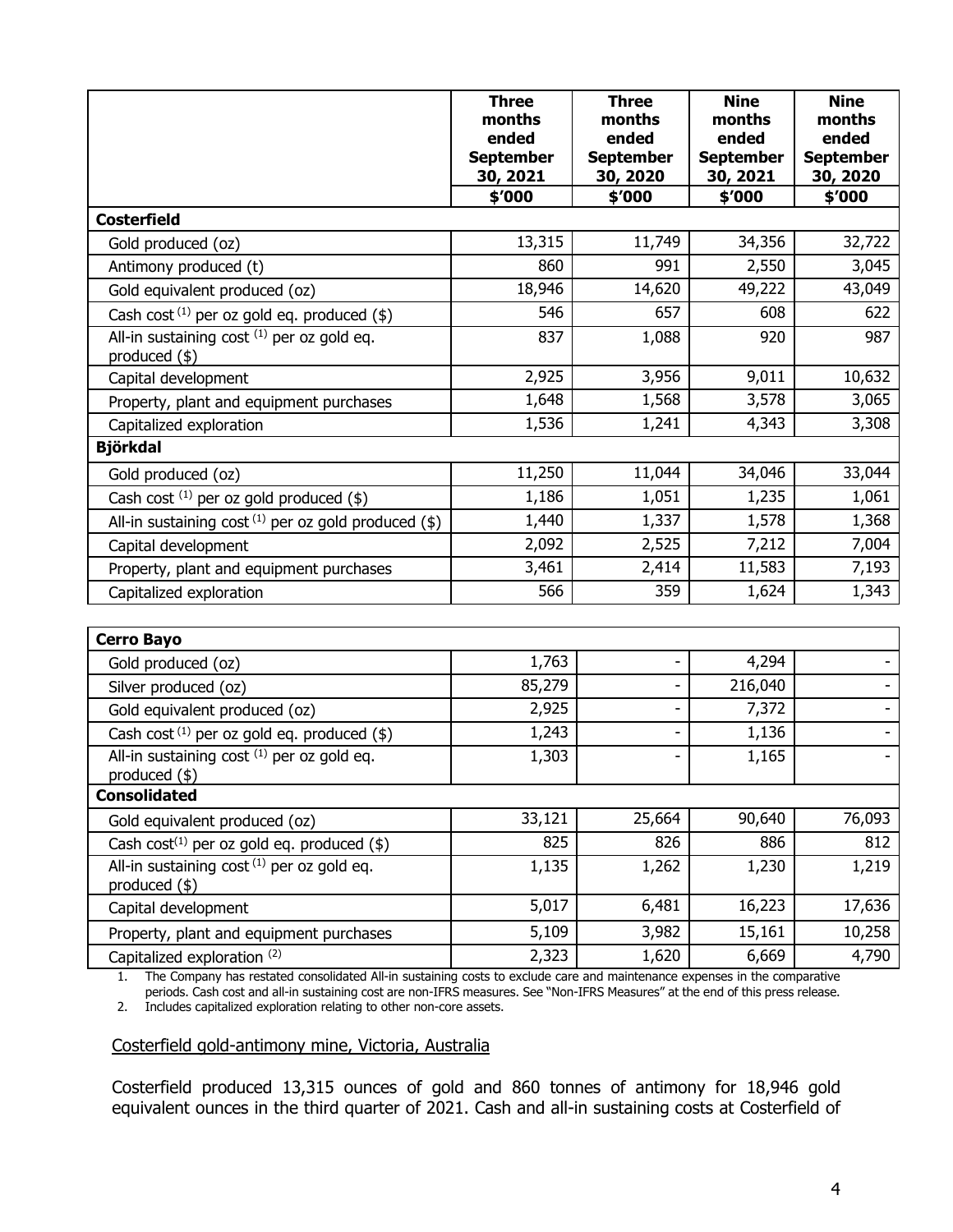\$546/oz and \$837/oz, respectively, compared to cash and all-in sustaining costs of \$657/oz and \$1,088/oz, respectively, in the third quarter of 2020.

#### Björkdal gold mine, Skellefteå, Sweden

Björkdal produced 11,250 ounces of gold in the third quarter of 2021 with cash and all-in sustaining costs of \$1,186/oz and \$1,440/oz, respectively, compared to cash and all-in sustaining costs of \$1,051/oz and \$1,337/oz, respectively, in the third quarter of 2020.

#### Cerro Bayo silver-gold mine, Patagonia, Chile

In the third quarter of 2021, the Company spent nil on care and maintenance expenses at Cerro Bayo, compared to \$0.5 million in the third quarter of 2020. Cerro Bayo was subject to a binding option agreement between the Company and Equus Mining ("Equus") pursuant to which Equus has exercised its option to acquire Cerro Bayo. For further information see the Company's October 8, 2019 and October 12, 2021 press releases.

During the third quarter of 2021, Cerro Bayo produced 1,763 ounces of gold and 85,279 ounces of silver for 2,985 gold equivalent ounces in the third quarter of 2021 at a cash cost of \$1,243/oz.

#### Lupin, Nunavut, Canada

Care and maintenance spending at Lupin was \$0.2 million during the third quarter of 2021, compared to less than \$0.1 million in the third quarter of 2020. Reclamation spending at Lupin was \$5.0 million during the third quarter of 2021 compared to \$0.5 million during the third quarter of 2020. The full closure of Lupin will continue in the 2021 season funded by ongoing progressive security reductions held by CIRNA.

#### Challacollo, Chile

On April 19, 2021, Aftermath Silver Ltd. ("Aftermath Silver") paid C\$1.5 million in cash and issued 2,054,794 common shares at fair value of C\$0.73 per share to the Company on May 5, 2021, in satisfaction of a purchase price instalment. As at September 30, 2021, the Company is holding these shares for sale. Further information regarding the definitive agreement signed with Aftermath Silver for the sale of Challacollo can be found in the Company's November 12, 2019, press release.

#### La Quebrada, Chile

No work was carried out on the La Quebrada development property during Q3 2021.

#### COVID-19

The coronavirus ("COVID-19") pandemic is present in all countries in which the Company operates, with cases being reported in Canada, Australia, Sweden and Chile. At this time, the Company has activated business continuity practices across all sites. Management will continue to monitor developments across all jurisdictions and will adjust its planning as necessary.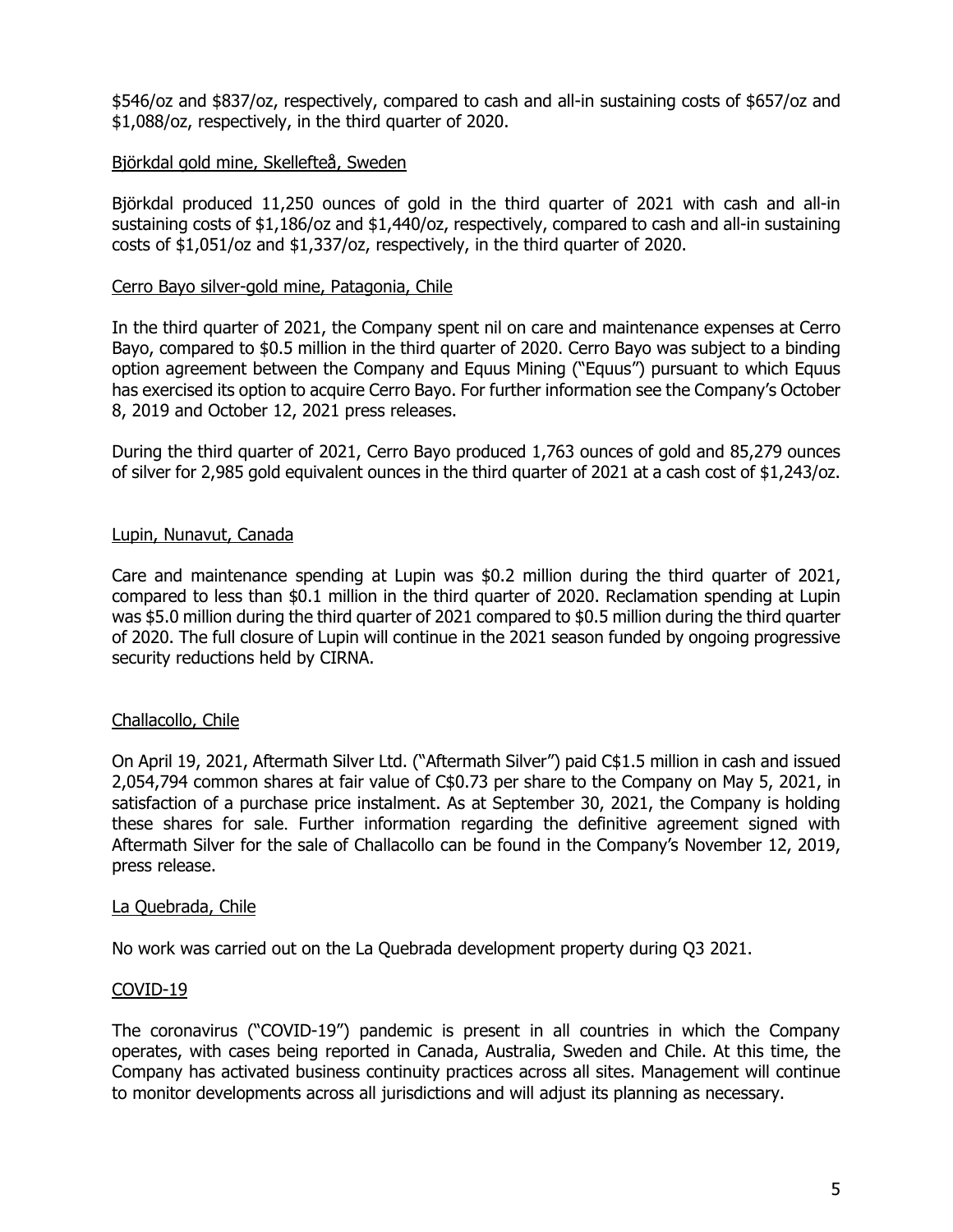The Company is not able to estimate the duration of the pandemic and potential impact on its business if disruptions or delays in our operations occur or our ability to transfer our products to market. In addition, a severe prolonged economic downturn could result in a variety of risks to the business, including a decreased ability to raise additional capital when needed on acceptable terms, if at all. As the situation continues to evolve, the Company will continue to closely monitor operating conditions in the countries we operate and respond accordingly. More details are included in the press release dated March 20, 2020, and on the Company's website.

# **Conference Call**

Mandalay's management will be hosting a conference call for investors and analysts on November 10, 2021, at 8:00 AM (Toronto time).

Analysts and interested investors are invited to participate using the following dial-in numbers:

| Participant Number (Toll free): | 800 582 0984 |
|---------------------------------|--------------|
| Participant Number:             | 212 231 2912 |
| Conference ID:                  | 13724968     |

A replay of the conference call will be available until 11:59 PM (Toronto time), November 24, 2021, and can be accessed using the following dial-in number:

| Encore Toll Free Dial-in Number: | 877 660 6853 |
|----------------------------------|--------------|
| Encore ID:                       | 13724968     |

#### **About Mandalay Resources Corporation:**

Mandalay Resources is a Canadian-based natural resource company with producing assets in Australia (Costerfield gold-antimony mine), Sweden (Björkdal gold mine) and Chile (Cerro Bayo gold-silver mine). The Company is focused on growing its production and reducing costs to generate significant positive cashflow.

Mandalay's mission is to create shareholder value through the profitable operation of both its Costerfield and Björkdal mines. Currently, the Company's main objective is to continue mining the high-grade Youle vein at Costerfield, which continues to supply high-grade ore, and to extend Youle's Mineral Reserves at depth and to the south, as well as continuing the regional exploration program. At Björkdal, the Company will aim to increase production from the Aurora zone and other higher-grade areas in the coming years, in order to maximize profit margins from the mine and continue exploration in near mine and regional.

#### **Forward-Looking Statements**

This news release contains "forward-looking statements" within the meaning of applicable securities laws, including statements regarding the Company's anticipated performance in 2021. Readers are cautioned not to place undue reliance on forward-looking statements. Actual results and developments may differ materially from those contemplated by these statements depending on, among other things, changes in commodity prices and general market and economic conditions. The factors identified above are not intended to represent a complete list of the factors that could affect Mandalay. A description of additional risks that could result in actual results and developments differing from those contemplated by forward-looking statements in this news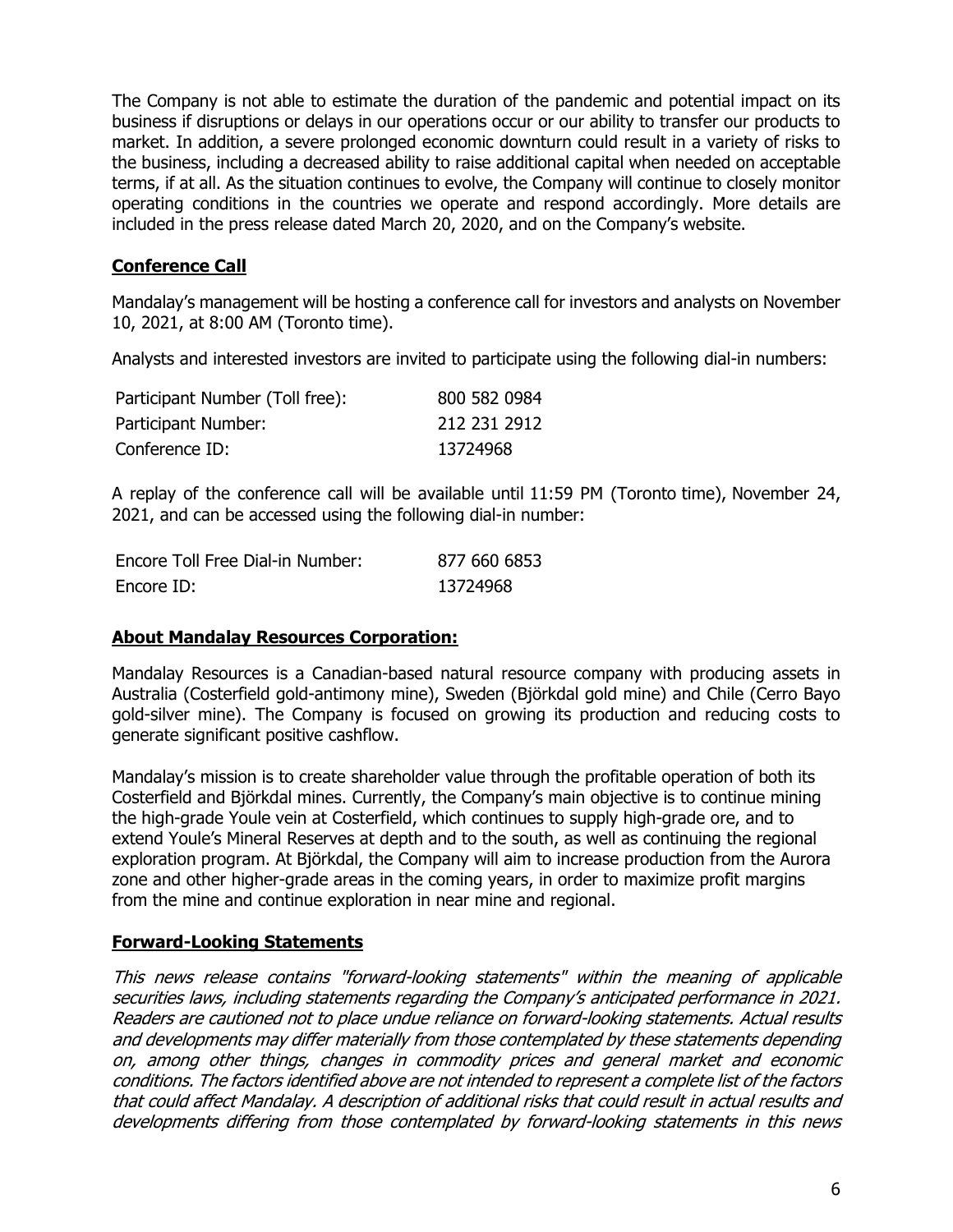release can be found under the heading "Risk Factors" in Mandalay's annual information form dated March 31, 2021, a copy of which is available under Mandalay's profile at www.sedar.com. In addition, there can be no assurance that any inferred resources that are discovered as a result of additional drilling will ever be upgraded to proven or probable reserves. Although Mandalay has attempted to identify important factors that could cause actual actions, events or results to differ materially from those described in forward-looking statements, there may be other factors that cause actions, events or results not to be as anticipated, estimated or intended. There can be no assurance that forward-looking statements will prove to be accurate, as actual results and future events could differ materially from those anticipated in such statements. Accordingly, readers should not place undue reliance on forward-looking statements.

## **Non-IFRS Measures**

This news release may contain references to adjusted EBITDA, adjusted net income, free cash flow, cash cost per saleable ounce of gold equivalent produced and all-in sustaining cost all of which are non-IFRS measures and do not have standardized meanings under IFRS. Therefore, these measures may not be comparable to similar measures presented by other issuers.

Management uses adjusted EBITDA and free cash flow as measures of operating performance to assist in assessing the Company's ability to generate liquidity through operating cash flow to fund future working capital needs and to fund future capital expenditures, as well as to assist in comparing financial performance from period to period on a consistent basis. Management uses adjusted net income in order to facilitate an understanding of the Company's financial performance prior to the impact of non-recurring or special items. The Company believes that these measures are used by and are useful to investors and other users of the Company's financial statements in evaluating the Company's operating and cash performance because they allow for analysis of its financial results without regard to special, non-cash and other non-core items, which can vary substantially from company to company and over different periods.

The Company defines adjusted EBITDA as income from mine operations, net of administration costs, and before interest, taxes, non-cash charges/(income), intercompany charges and finance costs. The Company defines adjusted net income as net income before special items. Special items are items of income and expense that are presented separately due to their nature and, in some cases, expected infrequency of the events giving rise to them. A reconciliation between adjusted EBITDA and adjusted net income, on the one hand, and consolidated net income, on the other hand, is included in the MD&A.

The Company defines free cash flow as a measure of the Corporation's ability to generate and manage liquidity. It is calculated starting with the net cash flows from operating activities (as per IFRS) and then subtracting capital expenditures and lease payments. Refer to Section 1.2 of MD&A for a reconciliation between free cash flow and net cash flows from operating activities.

For Costerfield, saleable equivalent gold ounces produced is calculated by adding to saleable gold ounces produced, the saleable antimony tonnes produced times the average antimony price in the period divided by the average gold price in the period. The total cash operating cost associated with the production of these saleable equivalent ounces produced in the period is then divided by the saleable equivalent gold ounces produced to yield the cash cost per saleable equivalent ounce produced. The cash cost excludes royalty expenses. Site all-in sustaining costs include total cash operating costs, sustaining mining capital, royalty expense, accretion and depletion. Sustaining capital reflects the capital required to maintain each site's current level of operations. The site's